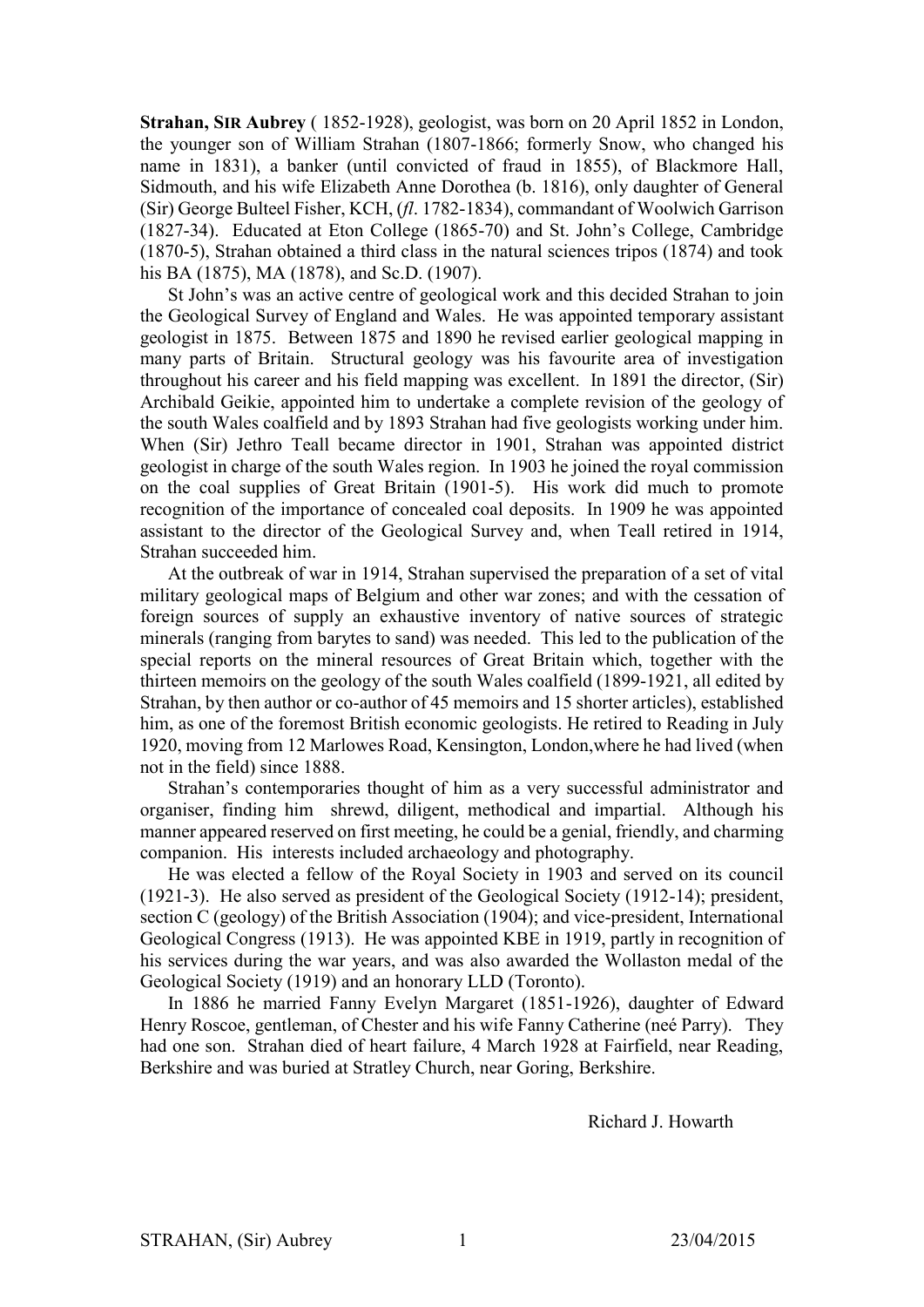## **Publications**

Strahan, A., 1882. *The geology of the neighbourhood of Chester (Explanation of quarter sheet 80SW)*. H.M.S.O., London. 54 p.

Strahan, A., 1885. *The geology of the coasts adjoining Rhyl, Abergele, and Colwyn (Explanation of quarter sheet 79NW)*. H.M.S.O., London. 77 p.

Green, A.H., Foster, C.L.N., Dakyns, J.R. and Strahan, A., 1887. *The geology of the Carboniferous limestone, Yoredale rocks, and Millstone Grit of North Derbyshire (Parts of sheets 88SE, 81NE, 81SE, 72NE, 82NW, 82SW and 71NW)*. H.M.S.O., London. 212 p.

Aveline, W.T., Hughes, T.M. and Strahan, A., 1888. *The geology of the country around Kendal (Explanation of quarter sheet 98NE)*. H.M.S.O., London. 94 p.

Bristow, H.W., Reid, C. and Strahan, A., 1889. *The geology of the Isle of Wight*. H.M.S.O., London. 349 p.

Dakyns, J.R., Tiddeman, R.H., Gunn, W., Strahan, A., Fox-Strangways, C. and Goodchild, J.G., 1890. *The geology of the country around Ingleborough with part of Wensleydale and Wharfdale. Explanation of sheet 50*. H.M.S.O., London. 103 p.

Strahan, A., 1898. *The geology of the Isle of Purbeck and Weymouth*. H.M.S.O., London. 278 p.

Strahan, A., 1898. *Supplement to the geology of the neighbourhoods of Flint, Mould and Ruthin (Explanation of quarter sheet 79SE)*. H.M.S.O., London. 7 p.

Strahan, A., 1899. *The geology of the South Wales Coalfield: part 1: The country around Newport, Monmouthshire: being an account of the region comprised in sheet 249 of the map*. H.M.S.O., London. 97 p.

Strahan, A., Gibson, W., Dakyns, J.R. and Watts, W.W., 1900. *The geology of the South Wales Coalfield, part 2: The country around Abergavenny: explanation of sheet 232 New Series*. H.M.S.O., London. 145 p.

Strahan, A. and Cantrill, T.C., 1902. *The geology of the South Wales Coalfield, part 3: The country around Cardiff: being an account of the region comprised in sheet 263 of the map*. H.M.S.O., London. 147 p.

Strahan, A., 1903. Cutting on the South Wales Direct Railway, near Chipping Sodbury. *In* Summary of Progress of the Geological Survey of Great Britain and the Museum of Practical Geology for 1903, . H.M.S.O., London. p. 192-193.

Strahan, A., Cantrill, T.C. and Dixon, E.E.L., 1903. The Coal-Measures of Llanelly, Llannon, and Cross Hands in the South Wales Coalfield. *In* Summary of Progress of the Geological Survey of Great Britain and the Museum of Practical Geology for 1902, . H.M.S.O., London. p. 170-191.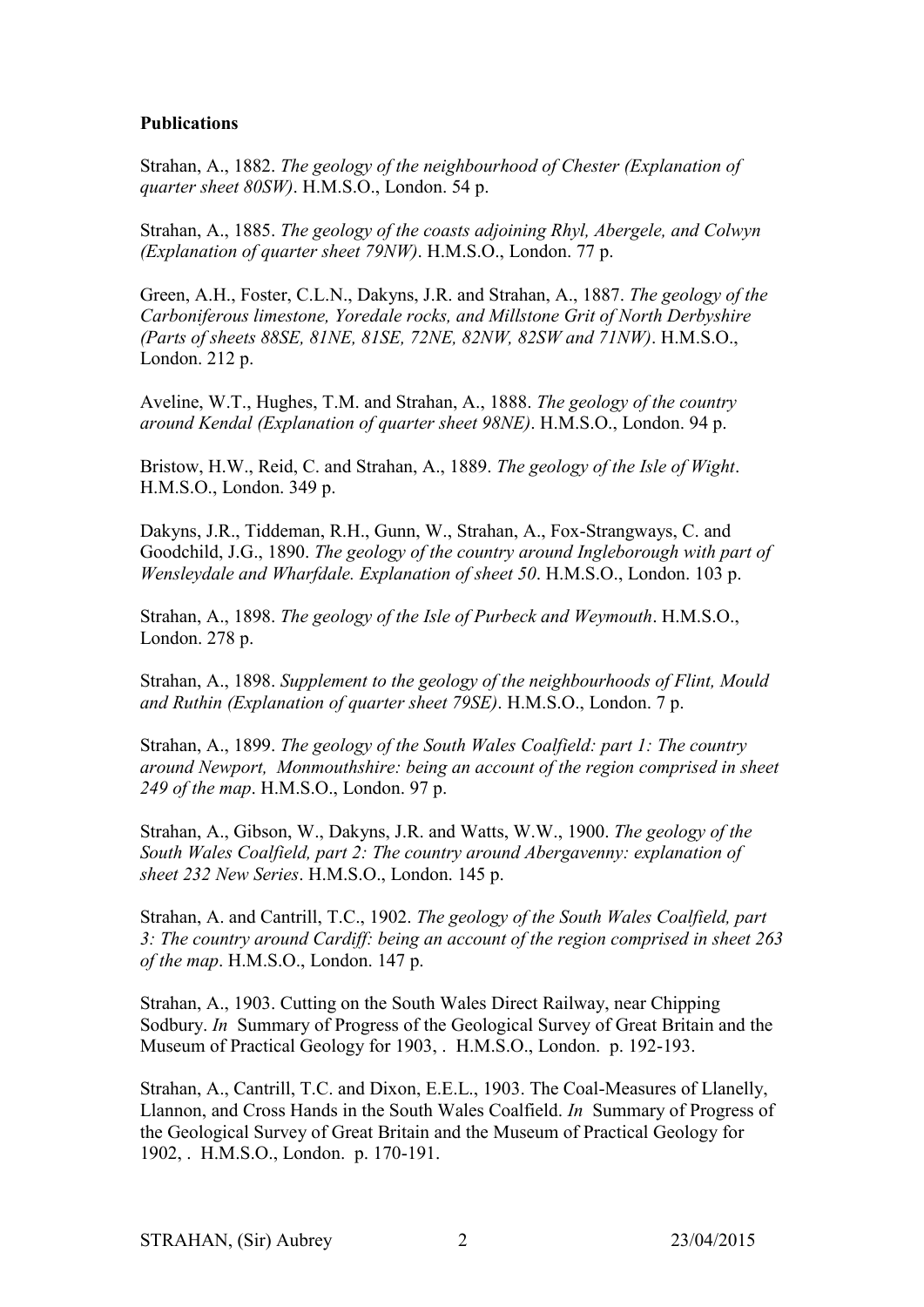Strahan, A., Tiddeman, R.H. and Gibson, W., 1903. *The geology of the South Wales Coalfield, part 4: The country around Pontypridd and Maesteg: being an account of the region comprised in sheet 248 of the map*. H.M.S.O., London. 134 p.

Strahan, A., 1904. Further notes on the Chipping Sodbury cutting on the South Wales Direct Railway. *In* Summary of Progress of the Geological Survey of Great Britain and the Museum of Practical Geology for 1903, . H.M.S.O., London. p. 171-173.

Strahan, A. and Cantrill, T.C., 1904. *The geology of the South Wales Coalfield, part 6: The country around Bridgend: being an account of the region comprised in sheets 261, 262 of the map*. H.M.S.O., London. 120 p.

Strahan, A., Gibson, W. and Cantrill, T.C., 1904. *The geology of the South Wales Coalfield, part 5: The country around Merthyr Tydfil: being an account of the region comprised in sheet 231 of the map*. H.M.S.O., London. 132 p.

Strahan, A., 1906. *Guide to the geological model of the Isle of Purbeck*. H.M.S.O., London. 26 p.

Strahan, A., 1907. *The geology of the South Wales Coalfield: part 9: West Gower and the country around Pembrey: being an account of the region comprised in sheet 246 of the map*. H.M.S.O., London. 50 p.

Strahan, A., Cantrill, T.C., Dixon, E.E.L. and Thomas, H.H., 1907. *The geology of the South Wales Coalfield, part 7: The country around Ammanford: being an account of the region comprised in sheet 230 of the map*. H.M.S.O., London. 246 p.

Strahan, A., Dixon, E.E.L., Gibson, W., Jones, O.T., Tiddeman, R.H. and Gibson, W., 1907. *The geology of the South Wales Coalfield, part 8: The country around Swansea: being an account of the region comprised in sheet 247 of the map (with a geological bibliography of South Wales and Monmouthshire)*. H.M.S.O., London. 170 p.

Strahan, A., Pollard, W. and Radley, E.G., 1908. *The coals of South Wales with special reference to the origin and distribution of anthracite*. H.M.S.O., London. 78 p.

Strahan, A., 1909. *The geology of the South Wales Coalfield: part 1: The country around Newport, Monmouthshire: being an account of the region comprised in sheet 249 of the map*. H.M.S.O., London. 115 p.

Strahan, A., Cantrill, T.C., Dixon, E.E.L. and Thomas, H.H., 1909. *The geology of the South Wales Coalfield, part 10: The country around Camarthen, being an account of the region comprised in sheet 229 of the map*. H.M.S.O., London. 177 p.

Strahan, A., 1910. *Guide to the geological model of Ingleborough and district*. H.M.S.O., London. 17 p.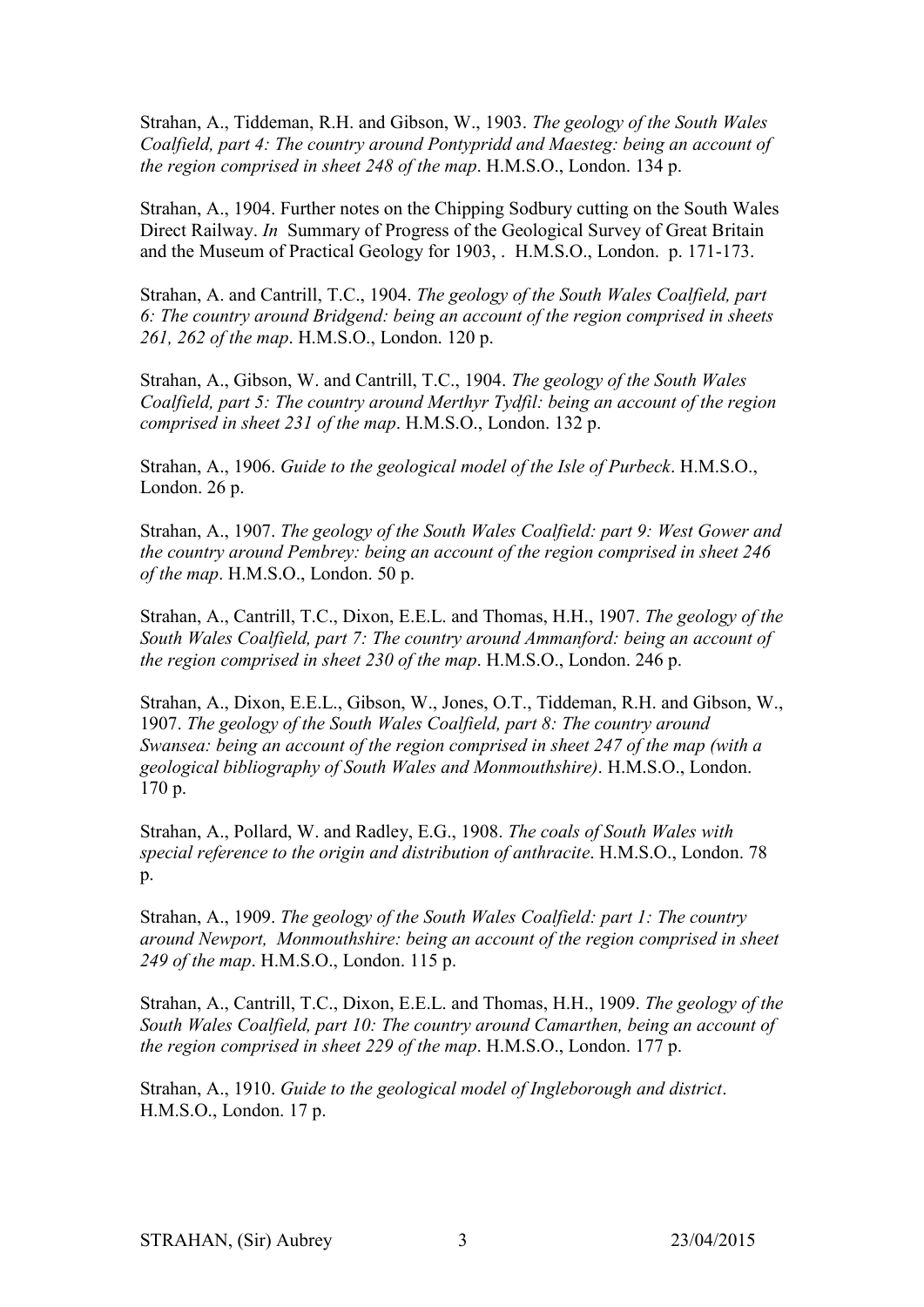Strahan, A., 1911. On a deep channel of drift at Saham Toney, Norfolk. *In* Summary of Progress of the Geological Survey of Great Britain and the Museum of Practical Geology for 1910, . H.M.S.O., London. p. 75-77.

Strahan, A., 1912. On a boring for coal at Ebbsfleet, near Ramsgate. *In* Summary of Progress of the Geological Survey of Great Britain and the Museum of Practical Geology for 1911, . H.M.S.O., London. p. 70-73.

Strahan, A. and Cantrill, T.C., 1912. *The geology of the South Wales Coalfield, part 3: The country around Cardiff: being an account of the region comprised in sheet 263 of the map, with a geological bibliography of South Wales and Monmouthshire*. H.M.S.O., London. 157 p.

Strahan, A., 1913. Batsford (or Lower Lemington) boring, near Moreton-in-March. *In* Summary of Progress of the Geological Survey of Great Britain and the Museum of Practical Geology for 1912, . H.M.S.O., London. p. 90-91.

Strahan, A., 1913. Boring at the Bird-in-Hand Inn, Henlow Station, Bedfordshire. *In* Summary of Progress of the Geological Survey of Great Britain and the Museum of Practical Geology for 1912, . H.M.S.O., London. p. 89.

Strahan, A., 1913. Boring at the East Anglian Ice Co.'s works, Lowestoft. *In* Summary of Progress of the Geological Survey of Great Britain and the Museum of Practical Geology for 1912, . H.M.S.O., London. p. 87-88.

Strahan, A., 1914. The Heswall boring. *In* Summary of Progress of the Geological Survey of Great Britain and the Museum of Practical Geology for 1913, . H.M.S.O., London. p. 95-97.

Strahan, A., Cantrill, T.C., Dixon, E.E.L. and Thomas, H.H., 1914. *The geology of the South Wales Coalfield, part 11: The country around Haverfordwest, being an account of the region comprised in sheet 228 of the map*. H.M.S.O., London. 262 p.

Strahan, A., 1915. The Whittlesford boring. *In* Summary of Progress of the Geological Survey of Great Britain and the Museum of Practical Geology for 1914, . H.M.S.O., London. p. 65-66.

Strahan, A., Pollard, W. and Radley, E.G., 1915. *The coals of South Wales with special reference to the origin and distribution of anthracite*. H.M.S.O., London. 91  $p_{\cdot}$ 

Strahan, A., 1916. On a deep boring for coal near Little Missenden in Buckinghamshire. *In* Summary of Progress of the Geological Survey of Great Britain and the Museum of Practical Geology for 1915, . H.M.S.O., London. p. 43-46.

Strahan, A., Dixon, E.E.L., Thomas, H.H. and Jones, O.T., 1916. *The geology of the South Wales Coalfield, part 12: The country around Milford, being an account of the region comprised in sheet 227 of the map*. H.M.S.O., London. 185 p.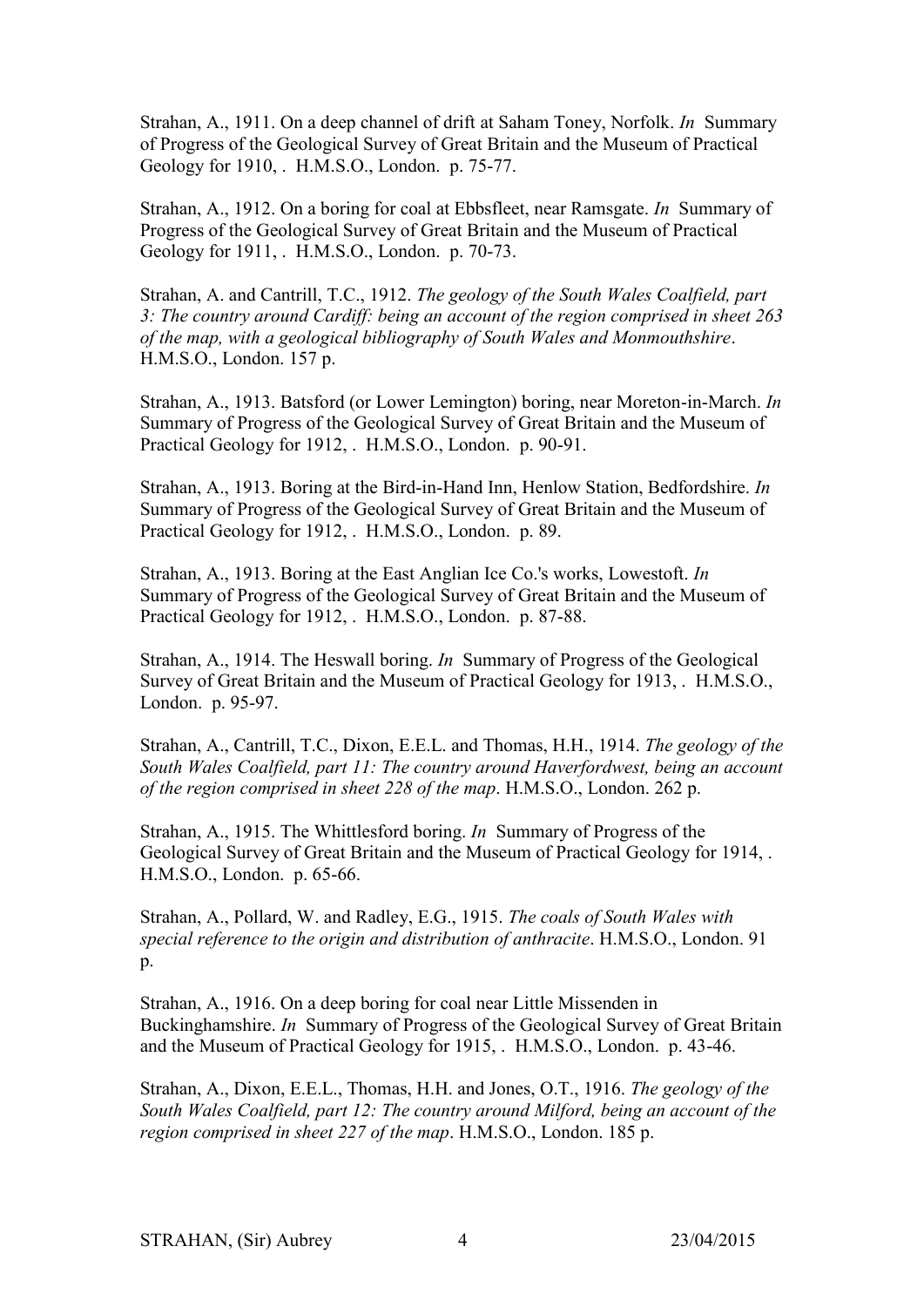Strahan, A., Flett, J.S., Dinham, C.H., Clough, C.T., Eastwood, T. and Hallimond, A.F., 1916. *Potash-feldspar - phosphate of lime - alum shales - plumbago or graphite - molybdenite - chromite - talc and steatite (soapstone, soap-rock and potstone) diatomite*. H.M.S.O., London. 41 p.

Strahan, A., Holmes, T.V., Dewey, H. and Cunnington, C.H., 1916. *On the thickness of strata in the counties of England and Wales of rocks older than the Permian*. H.M.S.O., London. 172 p.

Strahan, A., Flett, J.S., Dinham, C.H., Clough, C.T., Eastwood, T. and Hallimond, A.F., 1917. *Potash-feldspar - phosphate of lime - alum shales - plumbago or graphite - molybdenite - chromite - talc and steatite (soapstone, soap-rock and potstone) diatomite*. H.M.S.O., London. 43 p.

Strahan, A., 1918. On a boring in deep drift at Gosmore, near Hitchin, October 1917. *In* Summary of Progress of the Geological Survey of Great Britain and the Museum of Practical Geology for 1917, . H.M.S.O., London. p. 46-47.

Strahan, A., Flett, J.S., Dinham, C.H., Clough, C.T., Eastwood, T. and Hallimond, A.F., 1918. *Potash-feldspar - phosphate of lime - alum shales - plumbago or graphite - molybdenite - chromite - talc and steatite (soapstone, soap-rock and potstone) diatomite*. H.M.S.O., London. 43 p.

Strahan, A. and Pringle, J., 1918. *Lignites, jets, Kimmeridge oil-shale, mineral oil, cannel coals, natural gas, part 1: England and Wales*. H.M.S.O., London. 69 p.

Strahan, A., 1919. Further note on a boring at Gosmore. *In* Summary of Progress of the Geological Survey of Great Britain and the Museum of Practical Geology for 1918, . H.M.S.O., London. p. 65.

Strahan, A., 1919. On a boring at Abbey Mills, Holywell, 1917-18. *In* Summary of Progress of the Geological Survey of Great Britain and the Museum of Practical Geology for 1918, . H.M.S.O., London. p. 58-62.

Strahan, A., 1920. Glauconite-sand in borings near Lewes, Sussex. *In* Summary of Progress of the Geological Survey of Great Britain and the Museum of Practical Geology for 1919, . H.M.S.O., London. p. 66.

Strahan, A., Gibson, W., Cantrill, T.C. and Sherlock, R.L., 1920. *Iron ore. Continued: Pre-Carboniferous and Carboniferous bedded ores of England and Wales*. H.M.S.O., London. 123 p.

Strahan, A., Gibson, W., Dewey, H., Smith, B., Bromehead, C.E.N. and Pringle, J., 1920. *Mineral oil, Kimmeridge oil-shale, lignites, jets, cannel coals, natural gas: England and Wales*. H.M.S.O., London. 125 p.

Carruthers, R.G. and Strahan, A., 1923. *Lead and zinc ores of Durham, Yorkshire and Derbyshire with notes on the Isle of Man*. H.M.S.O., London. 114 p.